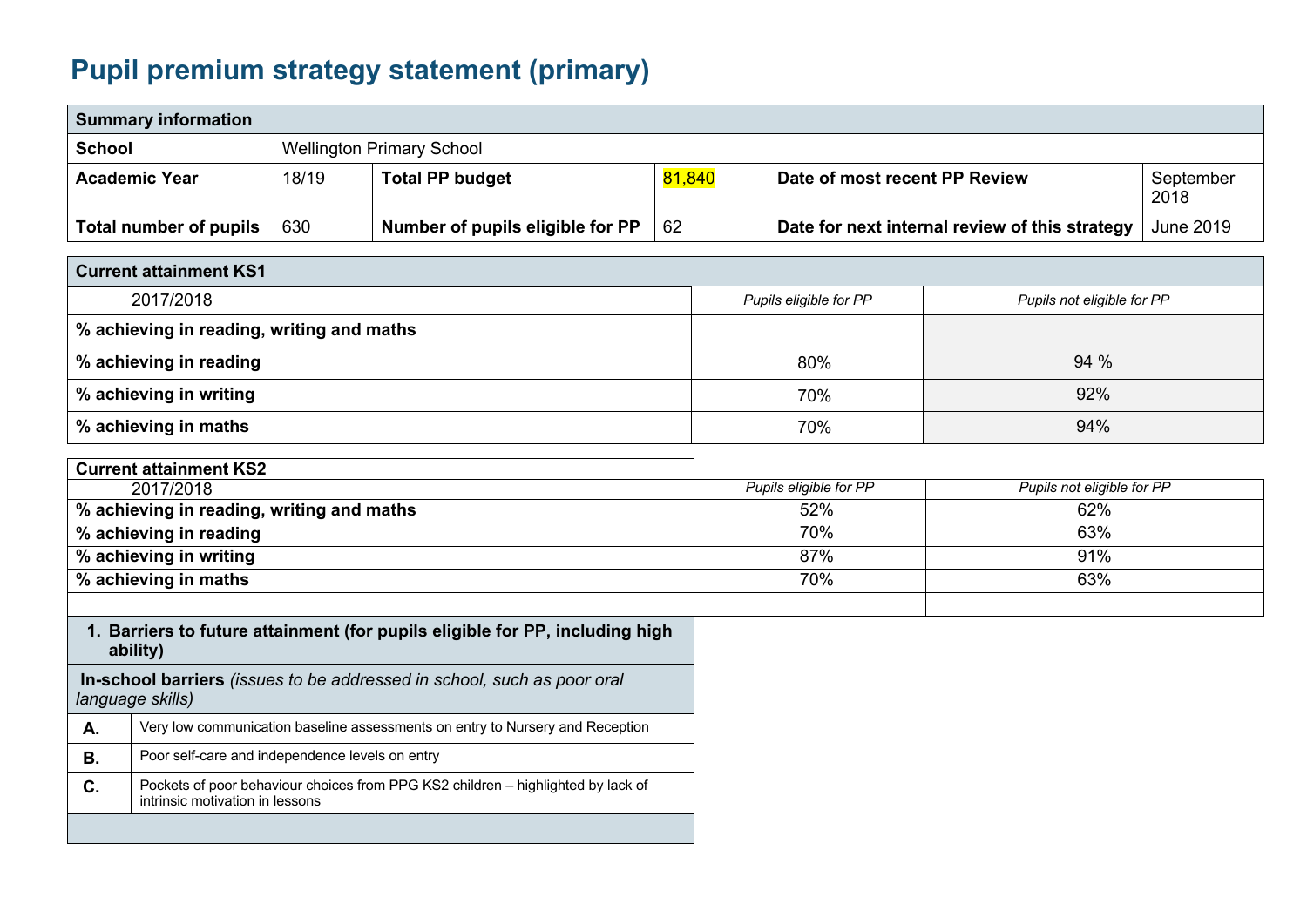|                     | <b>External barriers</b> (issues which also require action outside school, such as low<br>attendance rates)                              |                                                                                                                   |  |  |  |
|---------------------|------------------------------------------------------------------------------------------------------------------------------------------|-------------------------------------------------------------------------------------------------------------------|--|--|--|
| D.                  | Lack of parental awareness and understanding of the importance of English and<br>Mathematics skills - low aspirations for their children |                                                                                                                   |  |  |  |
| 2. Desired outcomes |                                                                                                                                          |                                                                                                                   |  |  |  |
|                     | Desired outcomes and how they will be measured                                                                                           | Success criteria                                                                                                  |  |  |  |
| А.                  | Targeted Early years support programmes for Speech and Language                                                                          | Rapid improvement in Early Years speech and communication<br>skills                                               |  |  |  |
| В.                  | Engaging parents in workshops and curriculum events to promote English and Mathematics<br>skills                                         | Engagement in their children's learning – ability to support<br>learning at home, using the schools methods       |  |  |  |
| C.                  | Parental workshops focused on toilet training and support with self-care and independence                                                | Improved self-care within the classroom, allowing for further<br>teacher engagement in learning activities        |  |  |  |
| C.                  | Mentoring scheme for those in KS2 – children to be targeted by SLT for mentoring                                                         | Aspirational role models for pupils who require support – timely<br>support given to achieve successful outcomes. |  |  |  |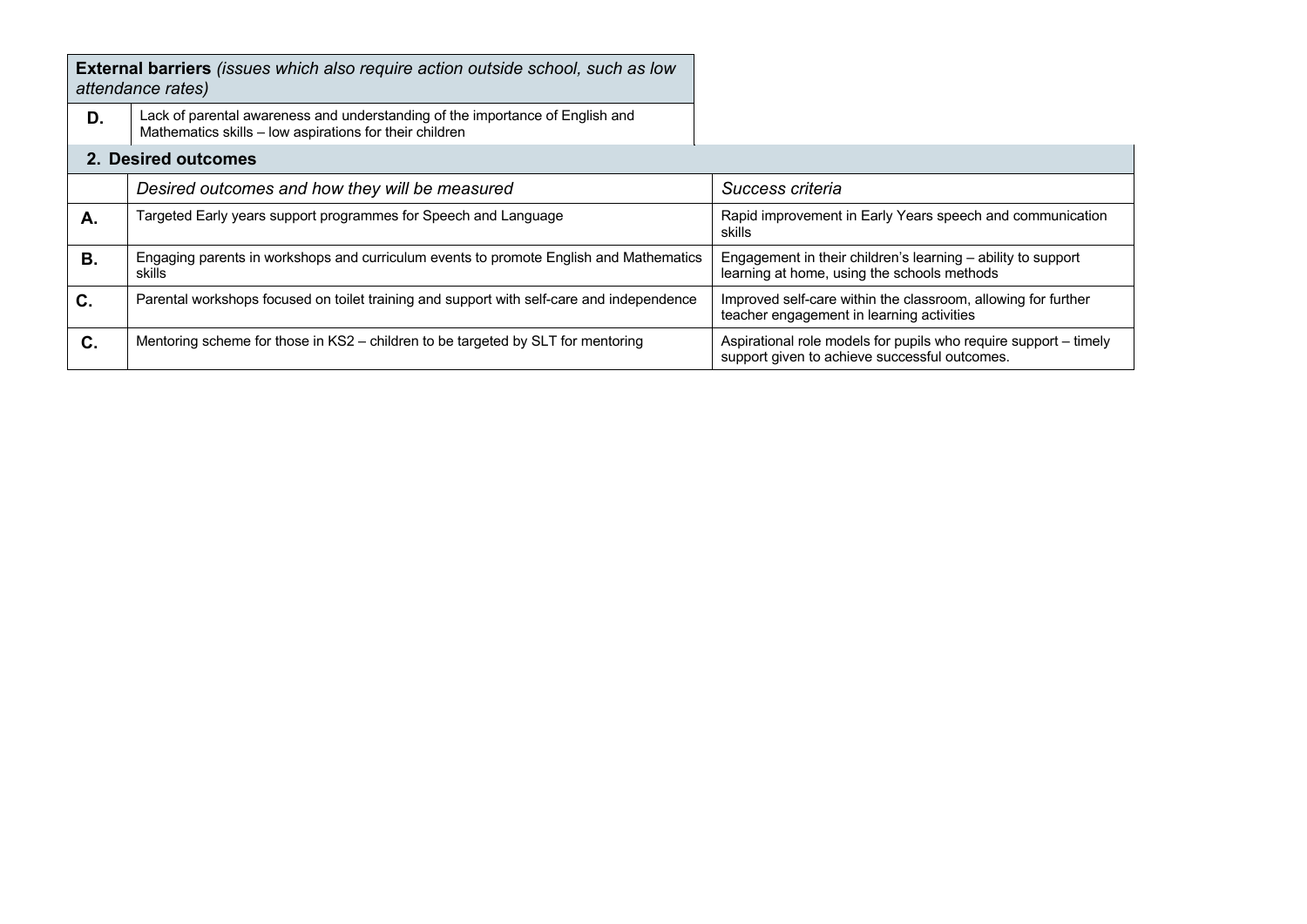| 3. Planned expenditure                                                                                                                                                                      |                                                                                                                                                                                                                                                                                                                    |                                                                                                                                                                                                                                                                                                                                                                                                                                                                                                                                                                                                                                                  |                                                                                                                                                                                                                                                                 |                                                                |                                            |  |  |
|---------------------------------------------------------------------------------------------------------------------------------------------------------------------------------------------|--------------------------------------------------------------------------------------------------------------------------------------------------------------------------------------------------------------------------------------------------------------------------------------------------------------------|--------------------------------------------------------------------------------------------------------------------------------------------------------------------------------------------------------------------------------------------------------------------------------------------------------------------------------------------------------------------------------------------------------------------------------------------------------------------------------------------------------------------------------------------------------------------------------------------------------------------------------------------------|-----------------------------------------------------------------------------------------------------------------------------------------------------------------------------------------------------------------------------------------------------------------|----------------------------------------------------------------|--------------------------------------------|--|--|
| Academic year                                                                                                                                                                               | 18-19                                                                                                                                                                                                                                                                                                              |                                                                                                                                                                                                                                                                                                                                                                                                                                                                                                                                                                                                                                                  |                                                                                                                                                                                                                                                                 |                                                                |                                            |  |  |
| The three headings below enable schools to demonstrate how they are using the pupil premium to improve classroom pedagogy, provide targeted<br>support and support whole school strategies. |                                                                                                                                                                                                                                                                                                                    |                                                                                                                                                                                                                                                                                                                                                                                                                                                                                                                                                                                                                                                  |                                                                                                                                                                                                                                                                 |                                                                |                                            |  |  |
| i. Quality of teaching for all                                                                                                                                                              |                                                                                                                                                                                                                                                                                                                    |                                                                                                                                                                                                                                                                                                                                                                                                                                                                                                                                                                                                                                                  |                                                                                                                                                                                                                                                                 |                                                                |                                            |  |  |
| <b>Desired outcome</b>                                                                                                                                                                      | Chosen action /<br>approach                                                                                                                                                                                                                                                                                        | What is the evidence and rationale<br>for this choice?                                                                                                                                                                                                                                                                                                                                                                                                                                                                                                                                                                                           | How will you ensure it is<br>implemented well?                                                                                                                                                                                                                  | <b>Staff lead</b>                                              | When will you<br>review<br>implementation? |  |  |
| A. Improved oral<br>language skills in<br>Reception<br>B. Improved progress for<br>high attaining pupils                                                                                    | Staff training on high<br>quality feedback.<br>Staff training on developing<br>oracy for the high attaining<br>pupils in EYFS and<br>reception Y1 from<br>EYFS/Reception.                                                                                                                                          | We want to invest some of the PP in longer<br>term change which will help all pupils. Many<br>different evidence sources, e.g. EEF Toolkit<br>suggest high quality feedback is an effective<br>way to improve attainment, and it is suitable<br>as an approach that we can embed across<br>the school.                                                                                                                                                                                                                                                                                                                                           | Course selected using evidence of<br>effectiveness.<br>Use INSET days to deliver training.<br>Peer observation of attendees'<br>classes after the course, to embed<br>learning (no assessment).<br>Lessons from training embedded in<br>school feedback policy. | <b>AHT and EY</b><br>Lead                                      | <b>Jan 2019</b>                            |  |  |
| Improved progress for<br>high attaining pupils                                                                                                                                              | CPD on providing stretch<br>for high attaining pupils.                                                                                                                                                                                                                                                             | High ability pupils eligible for PP are making<br>Course selected using evidence of<br>less progress than other higher attaining<br>effectiveness.<br>pupils across Key Stage 2. We want to<br>Use INSET days to deliver training.<br>ensure that PP pupils can achieve high<br>Peer observation of attendees'<br>attainment as well as simply 'meeting<br>classes after the course, to embed<br>expected standards'. We want to train a<br>learning (no assessment).<br>small number of relevant teachers in<br>SLT member to target and track more<br>able PPG children<br>practices to provide stretch and<br>encouragement for these pupils. |                                                                                                                                                                                                                                                                 | <b>AHT</b><br>$LG-SLT$<br>lead on more<br>able PPG             | Jan 2019                                   |  |  |
| <b>Total budgeted cost</b>                                                                                                                                                                  |                                                                                                                                                                                                                                                                                                                    |                                                                                                                                                                                                                                                                                                                                                                                                                                                                                                                                                                                                                                                  |                                                                                                                                                                                                                                                                 |                                                                |                                            |  |  |
| ii. Targeted support                                                                                                                                                                        |                                                                                                                                                                                                                                                                                                                    |                                                                                                                                                                                                                                                                                                                                                                                                                                                                                                                                                                                                                                                  |                                                                                                                                                                                                                                                                 |                                                                |                                            |  |  |
| <b>Desired outcome</b>                                                                                                                                                                      | <b>Chosen</b><br>action/approach                                                                                                                                                                                                                                                                                   | What is the evidence and rationale<br>for this choice?                                                                                                                                                                                                                                                                                                                                                                                                                                                                                                                                                                                           | How will you ensure it is<br>implemented well?                                                                                                                                                                                                                  | <b>Staff lead</b>                                              | When will you<br>review<br>implementation? |  |  |
| Improved oral language<br>skills in reception and<br>Nursery                                                                                                                                | 121 and small group<br>Some of the students need targeted support<br>provision of Talk Group<br>to catch up. This is a programme which has<br>intervention for children in<br>been independently evaluated and shown to<br>Reception.<br>be effective in other schools.<br>Time to talk group run in<br>KS1 and EY |                                                                                                                                                                                                                                                                                                                                                                                                                                                                                                                                                                                                                                                  | Organise timetable to ensure staff<br>delivering provision have sufficient<br>preparation and delivery time.                                                                                                                                                    | $EH - TA$<br><b>AHT</b><br>$AG - DHT$<br>within Early<br>Years | Jan 2019                                   |  |  |